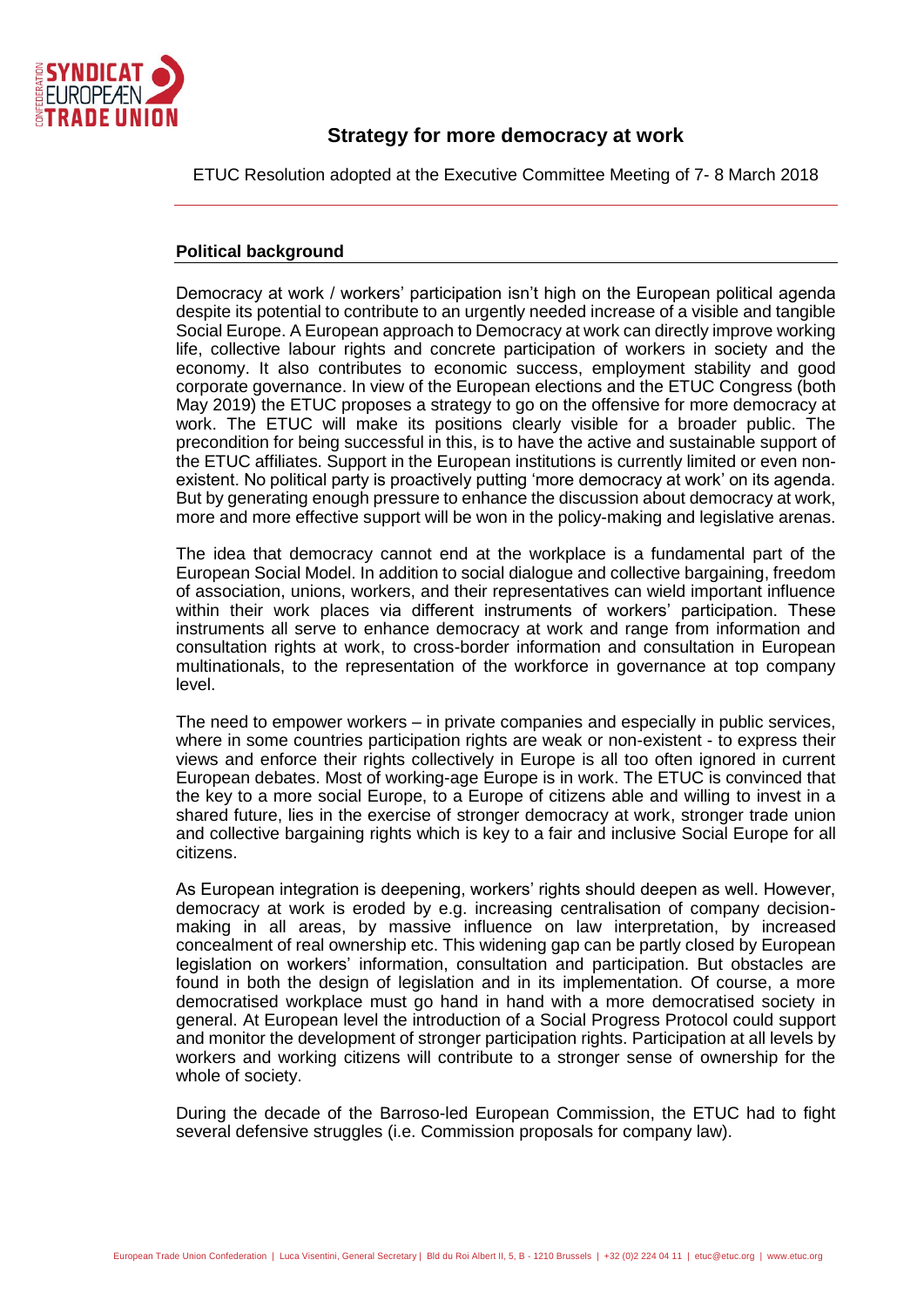Since the start of the Juncker Commission, the social dimension has been encouraged again, but even in the European Pillar for Social Rights the issue of workers' participation was not mentioned in a forward-looking way<sup>1</sup>. All workers<sup>2</sup>, independent of their employer, should enjoy EU-level protection for their information, consultation and boardlevel representation rights. Democracy should not stop at the factory gates. Workers should not be objects or victims of global market rules. 'Social Europe' has been undermined in recent years by repeated legal judgements that prioritise competition within the Single Market over workers' rights and protections.

Some Court cases (such as 'Polbud') might well jeopardise workers' participation if the Commission remains passive and abstains from legislative action. The need for strengthening collective rights is obvious and overdue.

Since 2016 the ETUC has been asking for a new EU architecture for information, consultation and board-level representation<sup>3</sup>. In 2017, the ETUC put forward 10 demands for the revision of the Directive on European Works Councils<sup>4</sup>. The new architecture must ensure fair information and consultation of workers, anticipation and management of restructuring<sup>5</sup>. The Commission refused to take any legal action related to these demands. However, a new proposal facilitating company mobility has been announced in early 2018 which again may jeopardise workers' participation instead of using the momentum to introduce an ambitious level of improved participation rights for all European workers. In view of the upcoming Company law package, the ETUC underlines that the real and the administrative seat of a company should always be the same<sup>6</sup>.

## **Strategy and timeline**

The ETUC proposes a strategy and timeline to strengthen workers' participation against the background of a general demand for more democracy at work/citizenship at work/industrial democracy, between now and the ETUC Congress and the EP elections in Spring 2019.

The objective is to increase the visibility of the topic, thanks to the support of ETUC affiliates.

The activity is focussed on all forms of worker's participation as expressions of a broad concept of democracy at work which is the necessary counterpart and complement of political democracy.

*[https://www.etuc.org/documents/etuc-position-paperfor-modern-ewc-directive-digital-era#](https://www.etuc.org/documents/etuc-position-paperfor-modern-ewc-directive-digital-era)*

*<sup>1</sup> Point 8 only repeats the current state of play: 'Workers or their representatives have the right to be informed and consulted in good time on matters relevant to them, in particular on the transfer, restructuring and merger of undertakings and on collective redundancies.'*

*<sup>2</sup> 'Workers or their representatives must, at the appropriate levels, be guaranteed information and consultation in good time in the cases and under the conditions provided for by Union law and national laws and practices. Everyone is equal before the law.' (EU Charter of Fundamental Rights, Article 27 - Workers' right to information and consultation within the undertaking)*

*<sup>3</sup> ETUC Position paper: Orientation for a new EU framework on information, consultation and board-level representation right[s https://www.etuc.org/documents/etuc-position-paper-orientation-new-eu-framework-information-consultation-and](https://www.etuc.org/documents/etuc-position-paper-orientation-new-eu-framework-information-consultation-and-board-level)[board-level#](https://www.etuc.org/documents/etuc-position-paper-orientation-new-eu-framework-information-consultation-and-board-level)*

*<sup>4</sup> ETUC position paper: For a modern European Works Councils (EWC) Directive in the Digital Era* 

*<sup>5</sup> As demanded by the Cercas report of 2013.*

*<sup>6</sup> ETUC position paper: ETUC demands in view of the upcoming company law package*

*[https://www.etuc.org/documents/etuc-position-paper-etuc-demands-view-upcoming-company-law-package#](https://www.etuc.org/documents/etuc-position-paper-etuc-demands-view-upcoming-company-law-package) A mandatory information and consultation process is needed, in due time, as soon as a company intends to transfer its seat. The content of this consultation process should deal with the reasons for the transfer, the real economic activity of the proposed new seat, the consequences at social and tax level. The Member State of departure must be able to prevent a proposed transfer of seat when there is no real transfer of economic activity.*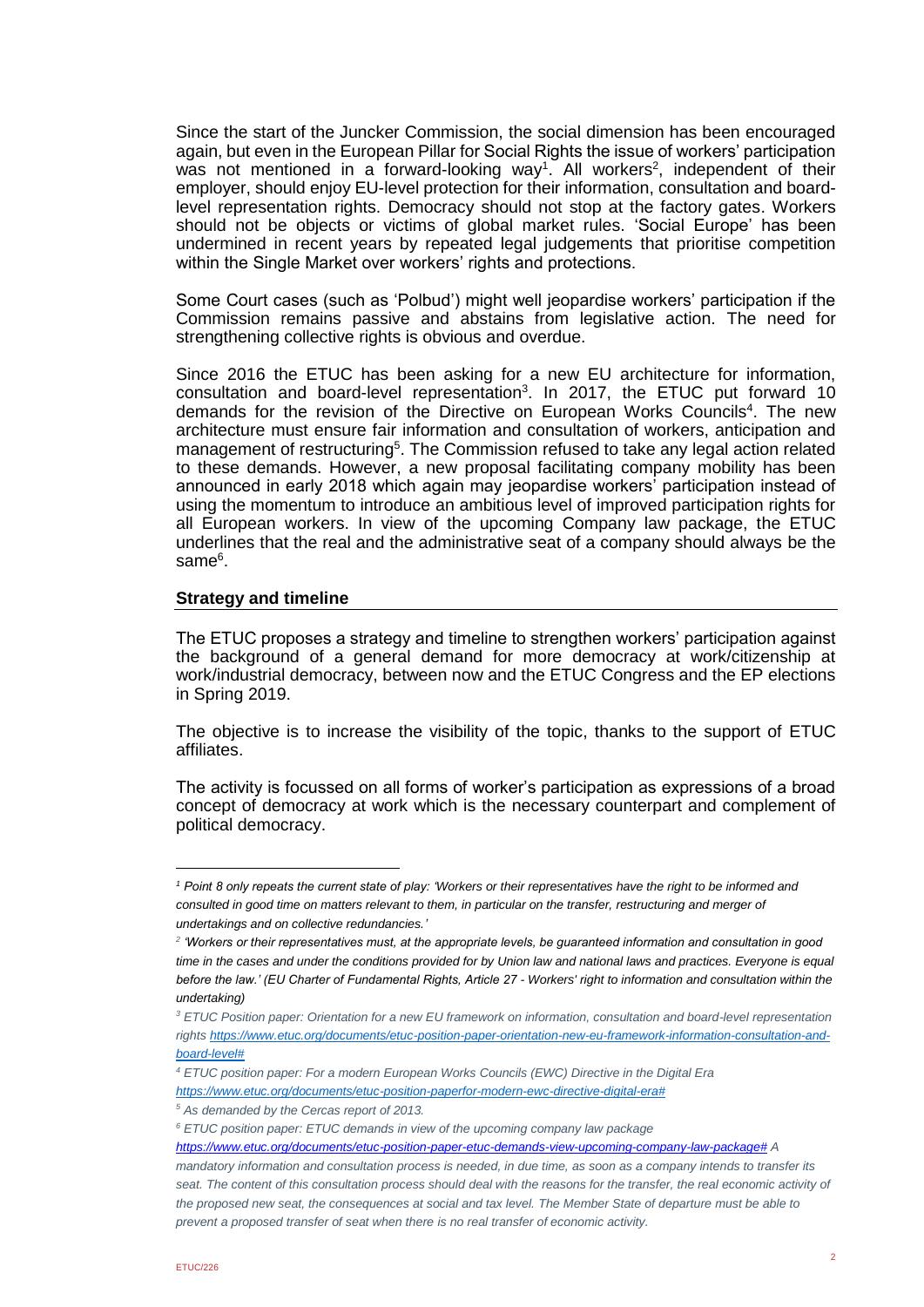Instruments to be strengthened include information and consultation rights at local level, effective Europeanisation of rights to information and consultation at the transnational company level via European Works Councils and SE Works Councils and supporting the participation of workers' representatives on company boards (i.e. through the ETUC workers' participation 'escalator'<sup>7</sup> proposal). ETUC affiliates are encouraged, to participate actively while adapting the activities to national circumstances and practices.

Europe is too business-oriented. There is no (not enough) progress towards democracy at work. A fair single market must deliver for workers and business and not unilaterally for business. Social and economic/commercial issues must be on an equal footing. More progress towards democracy at work is urgently needed.

Many of the building blocks are already present in EU and national legislation, but they need to be better linked to each other. They must be protected from being bulldozed by transnational business interests or diluted or removed in the name of market liberalisation, austerity or misplaced ideas about lean regulation. The performance of EU Member States like Sweden, Denmark, Germany and Austria demonstrates that extending workers' participation rights in companies and in administration is not an obstacle to a productive and profitable economy. The active involvement of trade unionists and workers' representatives contributes to economic success and employment stability.

More democracy at work can and must be linked to the narrative of those 'left behind'. Who would put faith in a society where the rights of companies and business, employers and administrations are guaranteed while working people face permanent insecurity about their legal rights? When right-wing populism and extremism are on the rise, democracy is on the decline. A link exists between democracy at work and the political risk of the development of large groups of people who are 'left behind' by economic growth and welfare distribution. Neither the Trump or Chinese models, nor retreat behind national borders ('Brexit'), offer a solution to the growing number of frustrated citizens. Only direct participation in decision-making and a living democracy can pave the way forward. The lack of workplace democracy weakens support for the European project by reinforcing an economy in which ordinary working people do not see their interests protected or promoted at either national or EU level. A huge danger to more democratic industrial relations comes from the rapid growth of digital workers and employees in the platform economy. Democracy at work is and remains key to ensure fair digitalisation and fair digital work.

## **Some concrete measures**

During the preparation for the EP elections, concrete and practical examples and important contributions to existing forms of democracy at work and workers' participation need to be named and advocated. Attention must be paid to current problems and difficulties in practice as well as to the range of solutions put forward by the ETUC and its affiliates. Target audiences should be both new EP candidates as well as candidates standing for re-election: They all must be lobbied and won over to the cause of democracy at work!

The network of EWC members in Europe needs to be mobilised (via all ETUC affiliates) to contact local candidates in the EP elections, to persuade them to integrate the need for stronger European workers' rights in their election campaigns. This would provide a real-life example of how workers and their representations are seeking to build Europe from the grass-roots up.

*<sup>7</sup> The proposal for an escalator means 2-3 representatives in companies with more than 50 employees, a third of the board seats in companies with more than 250 employees and half of the seats in companies with more than 1,000 employees.*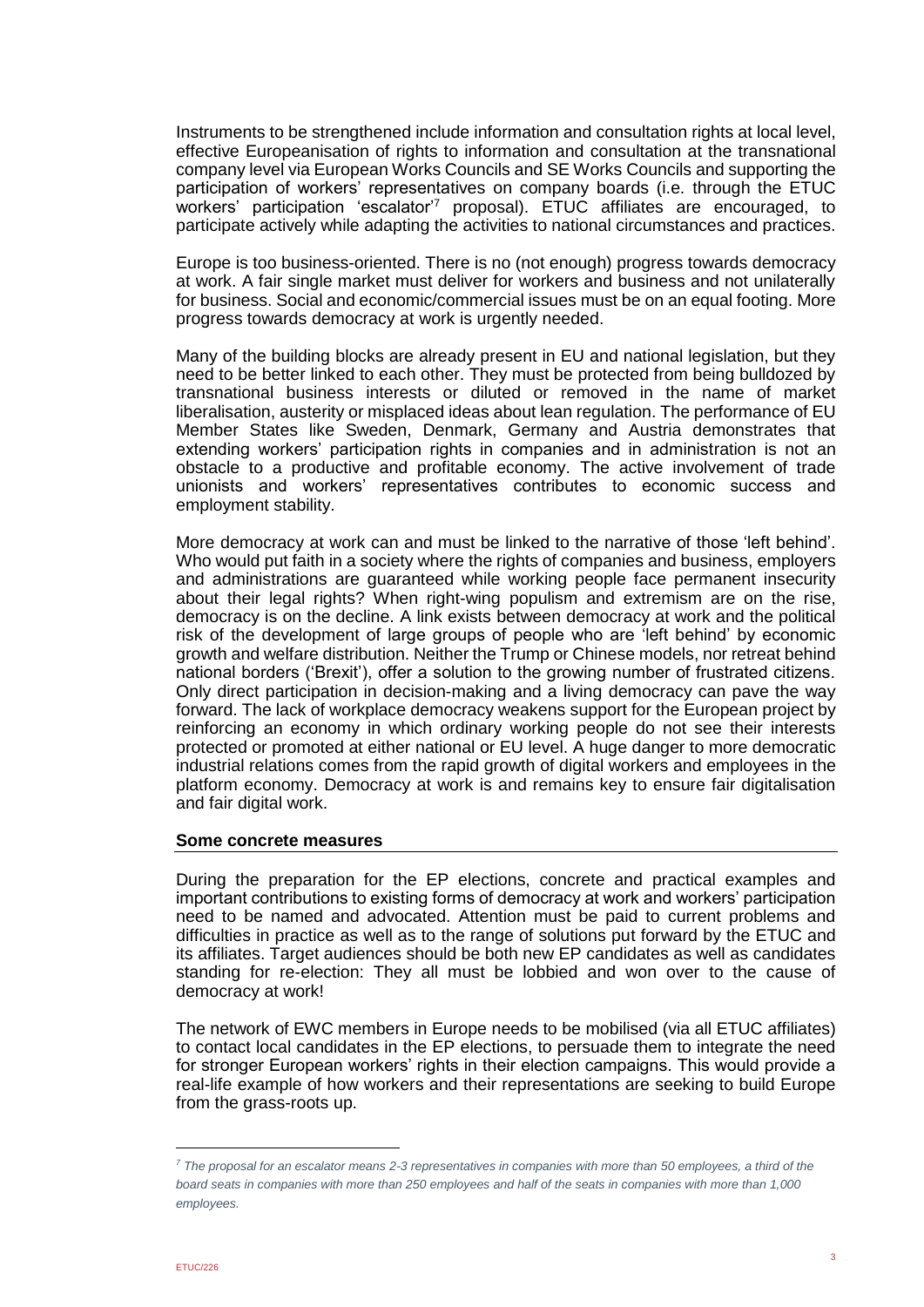Clear and understandable public messages must be put forward/worked with.

Depending on the national context and tradition, 'naming and shaming' lack of respect for workers' rights and exposing unfair restructuring is a key tool to raise awareness in the media. Positive examples of good cooperation with management to improve governance and decision–making and contributing to the good of the company and society should also be promoted.

The wide variation in the quality and impact of local workers' rights to information and consultation in all areas of EU legislation must be identified and denounced. The ETUC cannot accept the exclusion of groups of workers from EU legislation on information and consultation rights. No second-class rights can be accepted!

The number of quality EWCs must be raised. The ability of existing EWCs to fulfil their role must also be improved. Enabling EWCs to effectively express the 'workers' voice' requires investment in capacity-building, centred on training and expertise on one side and on strengthening the broader trade union support network available for EWCs on the other side. This needs a joint effort by national and European educational institutions like the ETUI. It is worth mentioning that the more than 21,000 EWC members have seats in at least 54 countries.

The Europeanisation of board-level representation needs to be reinforced to overcome a scattered landscape of board-level representation (based on the ETUC proposal for an escalator). The cooperation between national member organisations and the Education unit of the ETUI must be enhanced. Support can also be generated through the EWPF. It should be underlined that board-level representation rights exist in 18 Member States, and that 36% of the European workforce benefit from participation on boards. The European Company Statute added only the very small number of 64 with board-level representation to the broad range of national representations*<sup>8</sup>* , whereas European company law allowed for the circumvention of national workers' participation rights to a much greater extent. This loophole needs to be tackled through the ETUC proposal on an overarching EU framework on information, consultation and board-level representations rights. This new architecture would establish a genuine European minimum standard, replacing the current 'before-and-after' principle. Such a strengthening and extension of board-level representation rights would help to enforce equal rights at the workplace across Europe. The new architecture would bring urgently needed fairness in the company law and prevent further downward social competition through a minimum floor of participation rights. The EU should proactively promote and incentivise a reorientation towards a Europe of democracy at work.

The ETUC believes that gender equality and diversity in the boardroom of companies is a key democratic principle with positive economic side effects. The principle of gender equality should however be kept separate from that of diversity: women are neither a group nor a minority, but more than half of the world's population, not to mention 45% of the European workforce.

The 'ETUC Position on a European Labour Authority - ensuring fairness for workers in the single market' underlines: "In order to carry out its transnational activities, the ELA would need to rely on efficient tools including a European register of companies carrying out transnational activities. Such a register should contain updated information on the countries in which the company operates, the nature of the activities in each Member State, the size and composition of the workforce, and the turnover in each Member State.

*<sup>8</sup> Thanks to national provisions there are at least 16,000 'worker directors' (workers' representatives in company boardrooms), whereas the SE Directive has added only 240 since its adoption in 2001.*